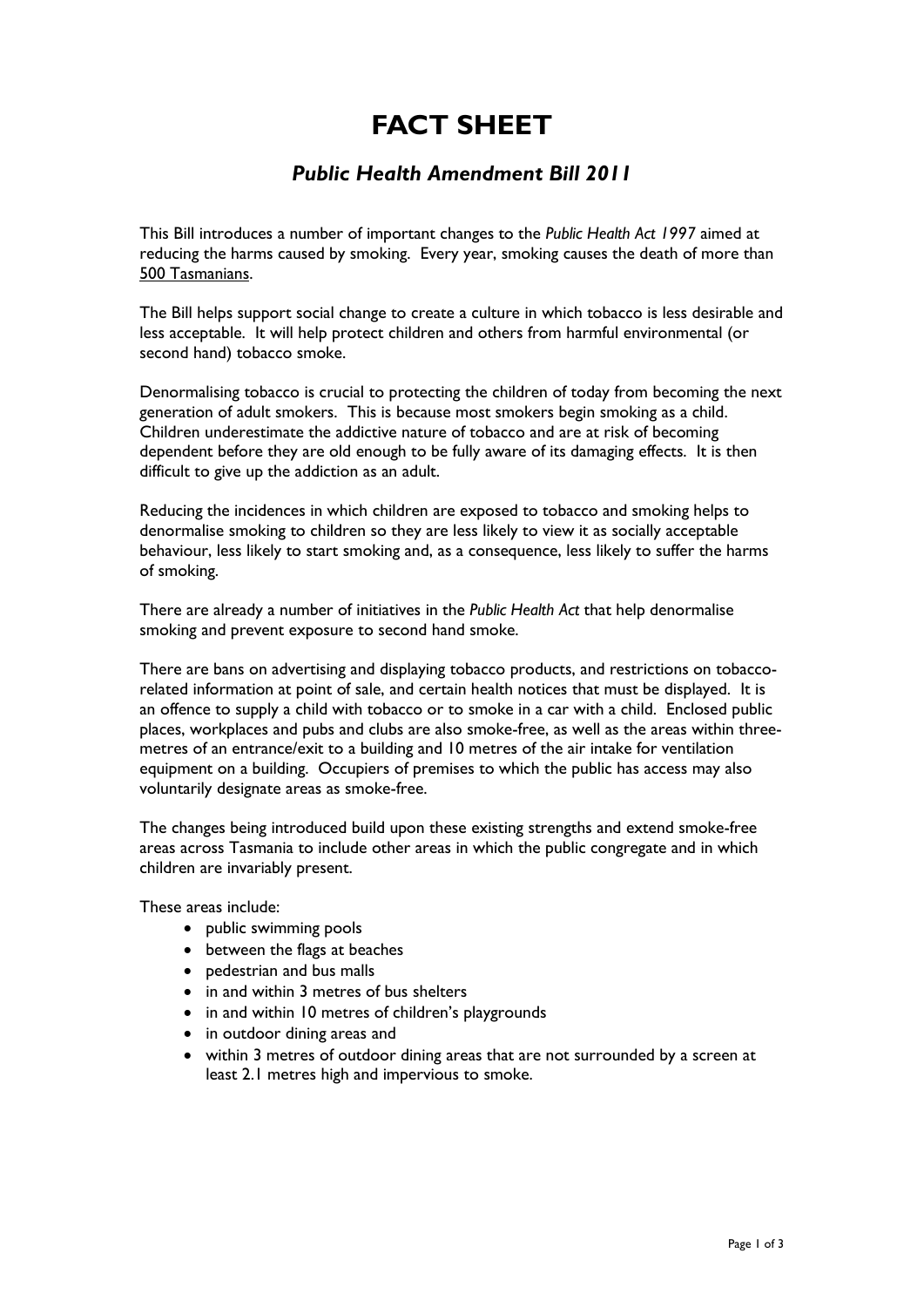There are also changes reinforcing the message that smoking and sport do not mix. New smoke-free areas will be introduced at all outdoor sporting venues when an organised sporting event is being held. Specifically, smoking will not be permitted within 20 metres of:

- any permanent or temporary public seating
- the marshalling and warm up areas, podiums or other parts of the venue reserved for competitors or officials and
- any part of the venue used to conduct the sport.

This will apply to all sports that are planned in advance and conducted in accordance with established rules, by an established professional or amateur sporting body or by an educational institution (whether as a one-off event or as part of a round of events). The smoke-free area will apply during the game and for the period 30 minutes before and 30 minutes after.

All sports are included – little athletics, school sports, rostered sports of all leagues and all types – from hockey, to netball, to athletics, to football – every sport, regardless of league and regardless of the venue at which it is held, is included.

This is an important new initiative that will protect competitors, spectators and officials at sporting events. Tasmania is the first Australian jurisdiction to legislate such a comprehensive regime for smoke-free sports and we hope to lead the way for other states and territories.

As part of the changes, the Director of Public Health will also have the ability to designate particular public events as smoke-free. This will take place over time and will likely begin with those events at which children or teenagers are particularly likely to attend – such as regattas and music festivals. The Director will begin discussions with relevant event organisers next year and will allow them sufficient time to implement the change.

These new smoke-free measures represent a significant positive step in denormalising tobacco to children and protecting Tasmanian's from exposure to second hand tobacco smoke.

Other changes to the Act supporting these goals include:

- Extending the restrictions on the sale and display of tobacco products, so that:
	- o in addition to general tobacco retailers, specialist tobacconists cannot permanently display tobacco packets and cartons or cigars/loose tobacco;
	- o licensed venues may have only one vending machine in the service area of a restricted area (ie areas in which children cannot enter);
	- o the sale of tobacco products is banned at public events; and
	- o tobacco products are removed from shopper loyalty programs.
- Amending the tobacco licensing provisions, so that:
	- o a licence must be obtained prior to selling tobacco products from additional premises;
	- o licences are not transferrable to new business owners;
	- o licences will not be displayed in premises; and
	- o the licence register will not be available for public inspection (preventing its misuse by tobacco companies).